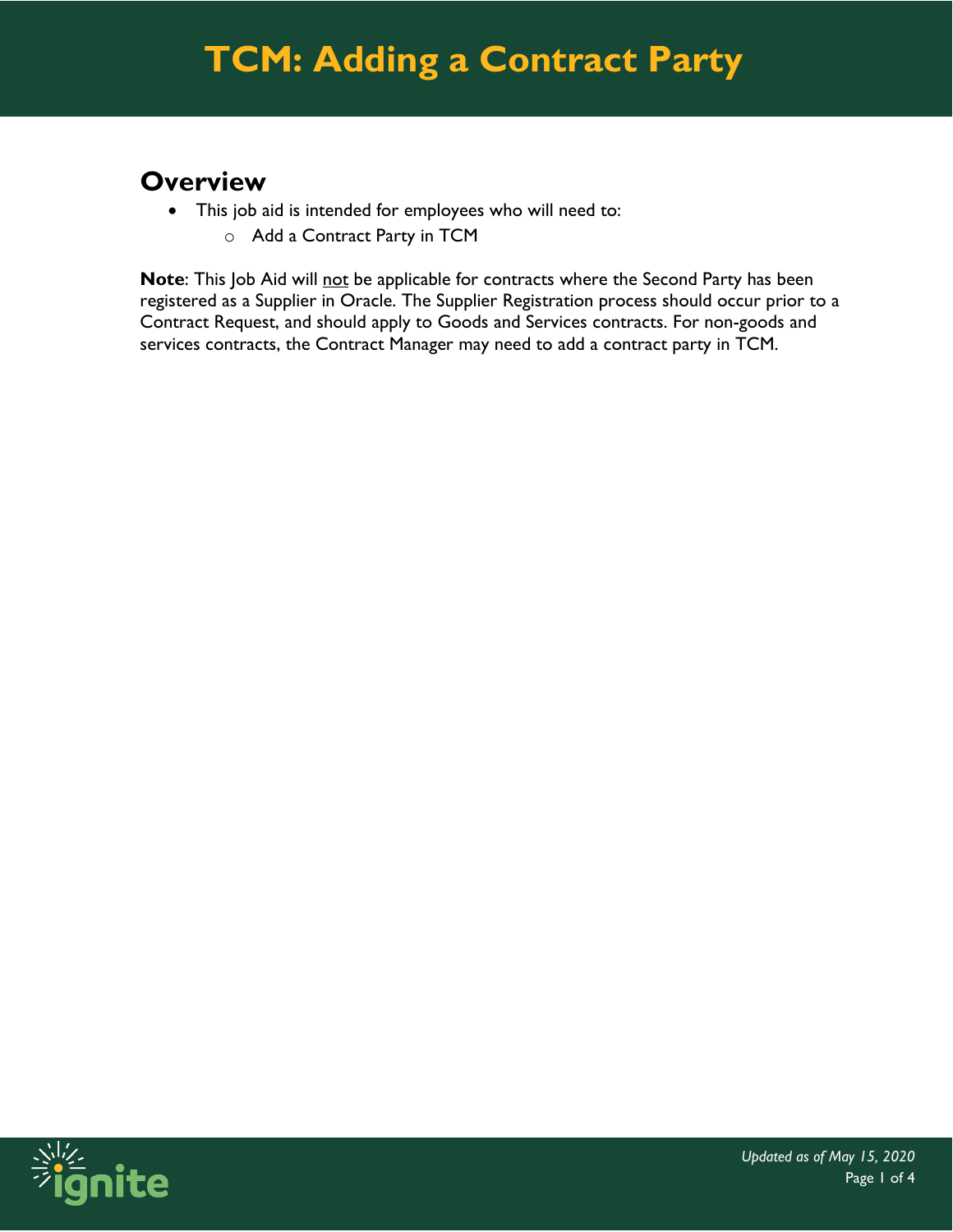### **1. Accessing Total Contract Manager (TCM)**

- 1. TCM Live Environment is accessible at: baylor.edu/tcm. Use this site to explore current contracts, add new contracts, or access the contract templates available for future contracts on behalf of Baylor University..
- 2. A Test and Training Environment is also available at: baylor.edu/tcmtest. Please use this site if you are new to TCM and need to practice navigating the system, entering contract requests, etc.
- 3. Both sites can be accessed using your Bear ID and Password.

#### **2. Add a Contract Party**

- 1. Verify that the Second Party is not already in TCM. From the Contract Manager Dashboard, click the Award icon, then select **Search Contract Parties**.
- 2. After verifying the entity or individual is not already in TCM, click **Add Contract Party** from your dashboard **Quick Links** OR from the dashboard, click the **Award icon**, select **Contracts**, then select **Add Contract Party**.

| ☎                                 | ignite                                                                                                                                                                                        |                                                                                                                                                                                                                                                                                                                                                                                | $All -$<br>Search                                                                                                                                                                                                                                                                     |  |  |  |  |
|-----------------------------------|-----------------------------------------------------------------------------------------------------------------------------------------------------------------------------------------------|--------------------------------------------------------------------------------------------------------------------------------------------------------------------------------------------------------------------------------------------------------------------------------------------------------------------------------------------------------------------------------|---------------------------------------------------------------------------------------------------------------------------------------------------------------------------------------------------------------------------------------------------------------------------------------|--|--|--|--|
| Ξ<br>í.                           | Dashboards > Contract Manager Dashboard<br><b>Contract Manager Dashboard</b> Dashboard Actions $\blacktriangledown$<br>View Another Dashboard<br><b>Quick Links</b><br><b>Contract Search</b> |                                                                                                                                                                                                                                                                                                                                                                                |                                                                                                                                                                                                                                                                                       |  |  |  |  |
| $\Omega$<br>垂<br>卷<br>ш<br>ä<br>ö | <b>Contracts</b><br>Contracts<br>Approvals<br>Libraries<br><b>Reports</b><br><b>Requests</b><br><b>Contract Administration</b>                                                                | Type to Search Contracts<br>Q<br>act Parties<br><b>Contracts Home</b><br><b>Search Contracts</b><br><b>View Saved Searches</b><br><b>Search Contract Attachments</b><br>Create New Contract<br>Contract Import/Export<br><b>Search Contract Parties</b><br><b>Add Contract Party</b><br>Contract Party Import/Export<br>View Import/Export Results<br><b>External Contacts</b> | $\overline{\mathbf{r}}$<br>?<br>Quick links to take action in the application<br>$\alpha$<br><b>Search Contracts</b><br><b>Advanced Search</b><br><b>Contract Requests to Approve</b><br><b>Requests Ready for Contract Creation</b><br><b>Request Contract</b><br>Add Contract Party |  |  |  |  |
|                                   |                                                                                                                                                                                               |                                                                                                                                                                                                                                                                                                                                                                                |                                                                                                                                                                                                                                                                                       |  |  |  |  |

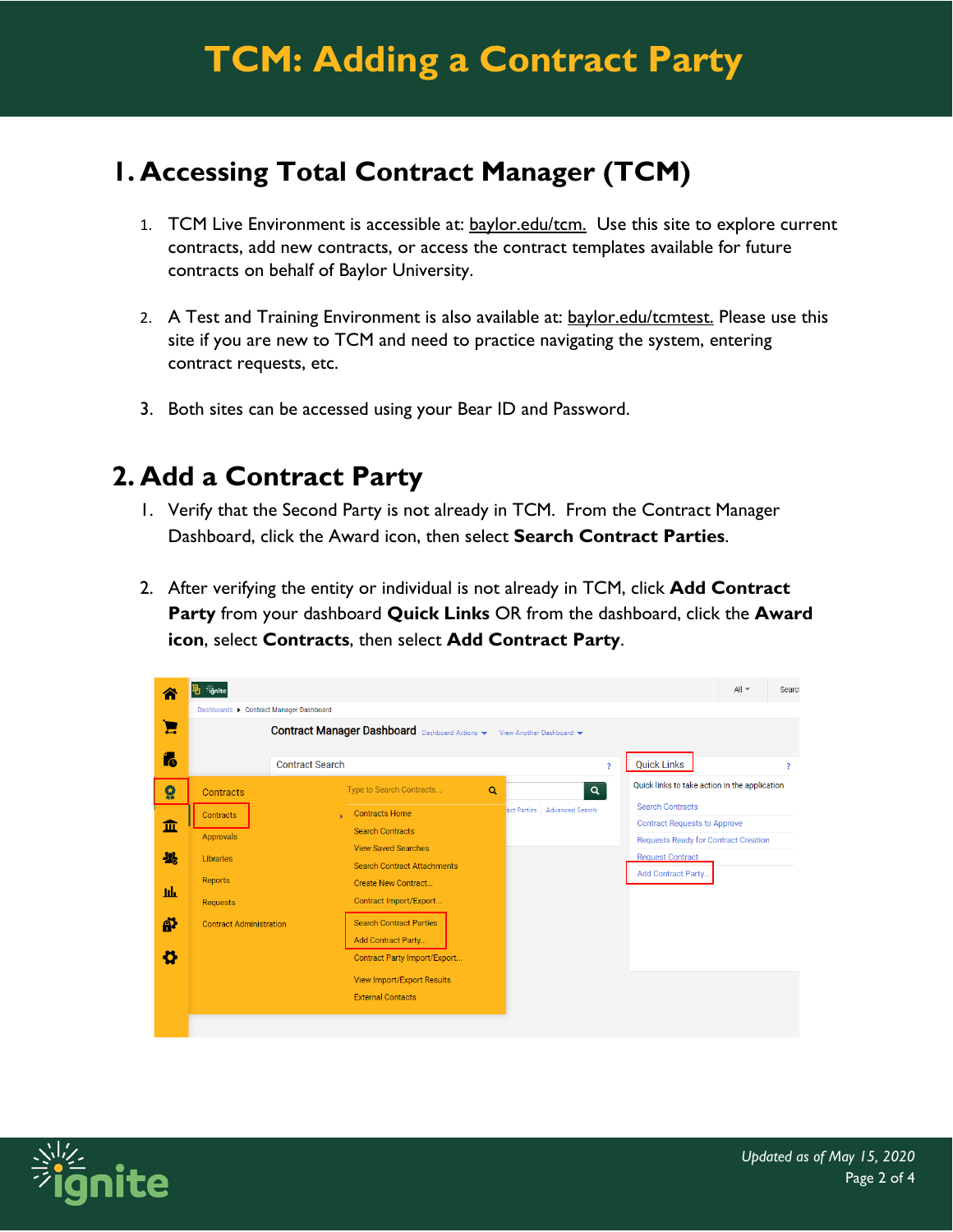# **TCM: Adding a Contract Party**

- 3. Add Contract Party window.
	- a. **Is this Contract Party an "Owner" Type**: Always select **No**. Baylor is the only "Owner" contract party in TCM.
	- b. Select appropriate **Contract Party Type:**
		- i. **Customer:** Baylor is supplying the second party with goods or services.
		- ii. **Other:** Second party does not fit into one of the other categories.
		- iii. **Partner or Affiliate:** Second party is teaming with Baylor through a partnership or affiliation agreement.
		- iv. **Supplier**: Supplier registration should be completed via Oracle; the supplier's information will be automatically synced with TCM, and therefore a new second party should **not** be created.
		- v. **Name:** Enter the legal name of the supplier. For example, if the second party is Roadrunner Charters, Inc., the second party should be entered as such, as opposed to shortened names or abbreviations, such as Roadrunner; or Roadrunner Charter.
	- c. Select **Add Contract Party** when complete.

| <b>Add Contract Party</b>                    |                                           |       |  |  |  |
|----------------------------------------------|-------------------------------------------|-------|--|--|--|
| Is this Contract Party an<br>"Owner" Type? * | ◯ Yes<br>No                               |       |  |  |  |
| Contract Party Type <sup>★</sup>             | Customer<br>Other<br>Partner or Affiliate |       |  |  |  |
| Name $\star$                                 |                                           |       |  |  |  |
| Tax ID Number                                |                                           |       |  |  |  |
| Required                                     | <b>Add Contract Party</b>                 | Close |  |  |  |